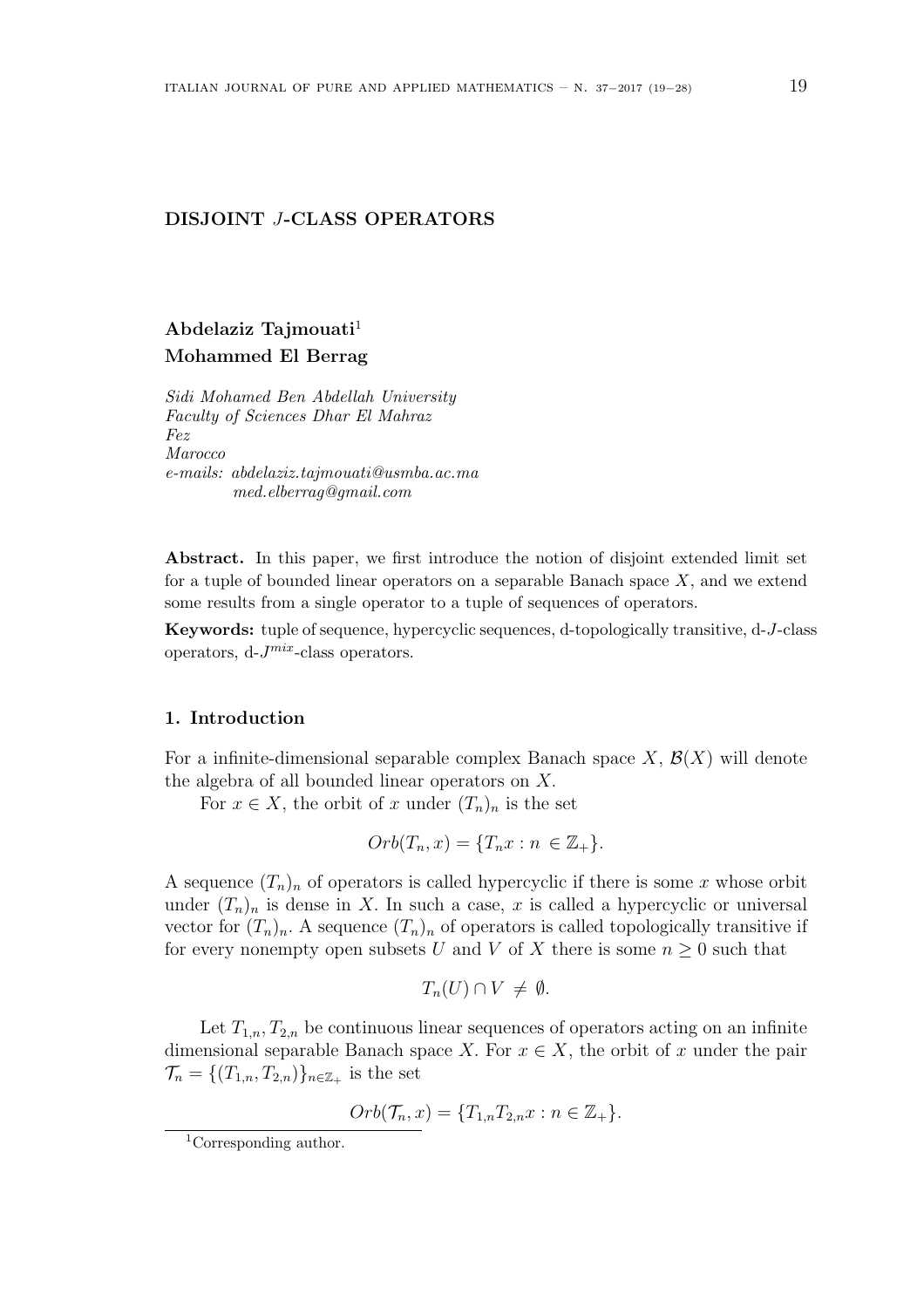**Definition 1.1.** Let  $\mathcal{T}_n = \{(T_{1,n}, T_{2,n})\}_{n \in \mathbb{Z}_+}$  be a pair sequences of operators acting on an infinite dimensional Banach space *X.* A vector *x* is called a hypercyclic vector for  $\mathcal{T}_n$  if  $Orb(\mathcal{T}_n, x)$  is dense in *X* and in this case the pair  $\{(T_{1,n}, T_{2,n})\}_{n \in \mathbb{Z}_+}$ is called hypercyclic.

**Definition 1.2.** We say that the pair of sequence of operators  $\mathcal{T}_n = \{(T_{1,n}, T_{2,n})\}_{n \in \mathbb{Z}_+}$ is topologically transitive if for every nonempty open subsets *U* and *V* of *X* there exists  $n \in \mathbb{Z}_+$  such that  $T_{1,n}T_{2,n}(U) \cap V \neq \emptyset$ .

**Definition 1.3.** We say that the pair of sequence of operators  $\{(T_{1,n}, T_{2,n})\}_{n\in\mathbb{Z}_+}$ is topologically mixing if for every nonempty open subsets *U* and *V* of *X* there exists  $n_0 \in \mathbb{Z}_+$  such that  $T_{1,n}T_{2,n}(U) \cap V \neq \emptyset$ ,  $\forall n \geq n_0$ .

**Definition 1.4.** Let  $\{n_j\}$  be a strictly increasing sequence of positive integers. We say that  $\{(T_{1,n}, T_{2,n})\}_{n \in \mathbb{Z}_+}$  the pair of continuous linear sequence of operators on *X* satisfy the Hypercyclicity Criterion with respect to  $\{n_i\}$  provided there exist two dense subsets  $X_0$  and  $Y_0$  in  $X$ , and mappings  $S_j: Y_0 \longrightarrow X$  satisfying

- 1. For each  $x \in X_0, T_{1,n_i}T_{2,n_i}x \to 0$  as  $j \to \infty$ .
- 2. For each  $y \in Y_0$ ,  $S_j y \to 0$  as  $j \to \infty$ .
- 3. For each  $y \in Y_0$ ,  $T_{1,n_i}T_{2,n_i}S_jy \to y$  as  $j \to \infty$ .

For some sources on these topics, see [3], [4],  $[14]$ -[18], [22].

The notion of disjoint hypercyclicity, a strengthening of hypercyclicity, concerning a tuple of linear operators, was introduced independently by Bernal [5] and by Bès and Peris [10] in 2007.

For any integer  $N \geq 2$ , the tuple  $(T_1, T_2, ..., T_N)$  of operators, acting on the same topological vector space *X* is said disjoint hypercyclic, or *d−*hypercyclic for short, provided there exists  $(z, ..., z)$  in  $X^N$  such that

$$
\{(T_1^nz, T_2^nz, ..., T_N^nz): n\in {\mathbb Z}_+\}
$$

is dense in  $X^N$ . Such a vector *z* is called a *d*−hypercyclic vector for the tuple  $(T_1, T_2, ..., T_N)$ .

Recall that S. Shkarin in [21] gave a short proof of existence of disjoint hypercyclic tuples of operators of any given length on any separable infinite dimensional Fréchet space. Similar argument provides disjoint dual hypercyclic tuples of operators of any length on any infinite dimensional Banach space with separable dual.

We say that the operators  $T_1, T_2, ..., T_N$  in  $\mathcal{B}(X)$  with  $N \geq 2$  are *d*-topologically transitive if for any non-empty open subsets  $V_0, V_1, ..., V_N$  in *X*, there exists a positive integer *n* so that

$$
\emptyset\neq V_0\,\cap\,T_1^{-n}(V_1)\cap T_2^{-n}(V_2)\cap\ldots\cap T_N^{-n}(V_N)
$$

For recent results on disjoint hypercyclicity, see [6]-[9], [19]-[21].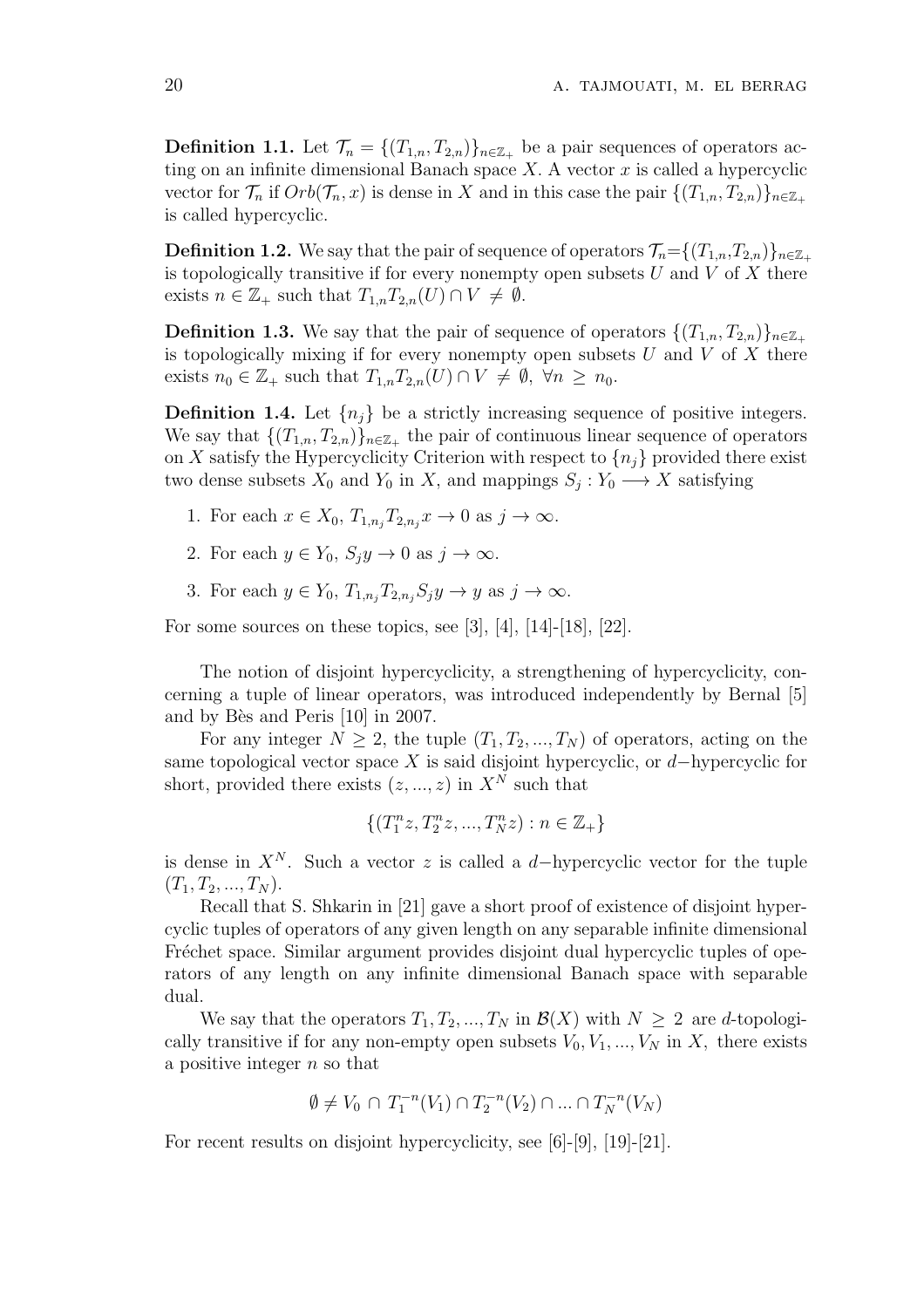**Definition 1.5.** Let  $T: X \rightarrow X$  be a bounded linear operator on a Banach space *X*. For every  $x \in X$ , the sets

 $J(x) = \{y \in X : \text{there exist a strictly increasing sequence of positive integers}\}$  $k_n$  and a sequence  $x_n \subset X$  such that  $x_n \to x$  and  $T^{k_n}x_n \to y$ 

 $J^{mix}(x) = \{y \in X : \text{there exist a sequence } x_n \subset X \text{ such that } x_n \to x \text{ and }$  $T^n x_n \to y$ 

will be called the extended limit set of *x* under *T* and the extended mixing limit set of *x* under *T* respectively.

The notions of the limit and extended limit sets are well known in the theory of topological dynamics, see [11].

For  $x \in X$ , the orbit of *x* under *T* is the set  $Orb(T, x) = \{T^n x : n \in \mathbb{N}\}.$ A vector *x* is called a hypercyclic vector for *T* if *Orb*(*T, x*) is dense in *X* and the operator *T* is said to be hypercyclic if there is some vector  $x \in X$  such that  $Orb(T, x)$  is dense in *X*. We say  $T \in \mathcal{B}(X)$  is topologically transitive if for every open sets *U*, *V* there exists a non negative integer *n* such that  $T^{-n}(U) \cap V \neq \emptyset$ . It is well known that  $T \in \mathcal{B}(X)$  is hypercyclic if and only if *T* is topologically transitive. For more information on the topics of the hypercyclicity, see [1], [3], [15]-[17]. It is not difficult to show that *T* is topologically transitive if and only if  $J(x) = X$  for every  $x \in X$  and that T is topologically mixing if and only if  $J^{mix}(x) = X$  for every  $x \in X$  see [13]. For more information on the *J*-class set see [2], [12], [13].

In this paper, we introduced the notion of disjoint extended limit set for a tuple of bounded linear operators on a separable Banach space *X*, and we extend some results known for a single operator to a tuple of sequences of operators.

### **2. Main results**

**Definition 2.6.** Let  $T_1, T_2, ..., T_N$  in  $\mathcal{B}(X)$  with  $N \geq 2$ . For every  $x_0 \in X$ , the sets

 $d-J_{(T_1,T_2,...,T_N)}(x_0) = \{(x_1,...,x_N) \in X^N\colon \text{for every neighborhood } V_0, V_1,...,V_N\}$ of  $x_0, x_1, \ldots, x_N$  respectively, there exists a positive integer *n*, so that  $\emptyset \neq V_0 \cap T_1^{-n}(V_1) \cap T_2^{-n}(V_2) \cap \dots \cap T_N^{-n}(V_N) \}$ 

 $d$ -*J*<sup>*mix</sup>*<sub> $(T_1, T_2, ..., T_N)}(x_0) = \{(x_1, ..., x_N) \in X^N$ : for every neighborhoods  $V_0, V_1, ..., V_N$ </sup></sub> of  $x_0, x_1, \ldots, x_N$  respectively, there exists a positive integer  $m$ , so that  $\emptyset \neq V_0 \cap T_1^{-n}(V_1) \cap T_2^{-n}(V_2) \cap ... \cap T_N^{-n}(V_N)$  for every  $n \geq m\}$ 

will be called the extended limit set of  $x_0$  under  $T_1, T_2, ..., T_N$  and the extended mixing limit set of  $x_0$  under  $T_1, T_2, ..., T_N$  respectively.

**Proposition 2.1.** An equivalent definition for the sets  $d-J_{(T_1,T_2,...,T_N)}(x_0)$  and  $d$ -*J*<sup> $mix$ </sup> $(T_1, T_2, ..., T_N)$   $(x_0)$  *is the following*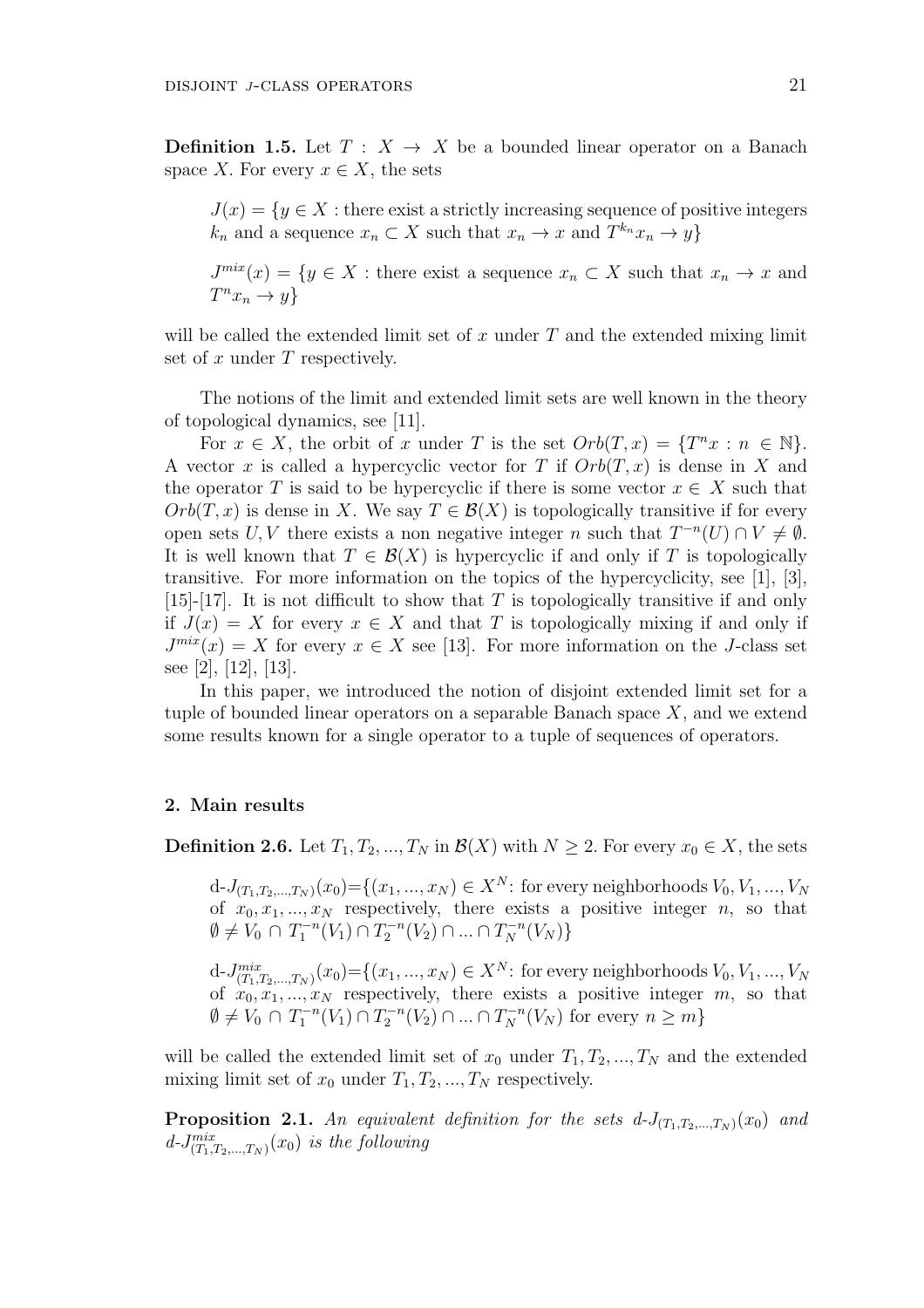$d-J_{(T_1,T_2,...,T_N)}(x_0) = \{(x_1,...,x_N) \in X^N: \text{ there exist a strictly increasing }$ *sequence of positive integers*  $k_n$  *and a sequence*  $(x_n) \subset X$  *such that*  $x_n \to x_0$ *and*  $T_i^{k_n} x_n \to x_i$  *for all*  $1 \leq i \leq N$ *}, and* 

 $d-J_{(T_1,T_2,...,T_N)}^{mix}(x_0) = \{(x_1,...,x_N) \in X^N: \text{ there exists a sequence } (x_n) \subset X$ *such that*  $x_n \to x_0$  *and*  $T_i^n x_n \to x_i$  *for all*  $1 \leq i \leq N$ *.* 

**Proof.** We give the proof for the  $d$ - $J_{(T_1,T_2,...,T_N)}^{mix}(x_0)$ , because the proof for the  $d$ - $J_{(T_1, T_2, ..., T_N)}(x_0)$  is similar. Let us prove that

 $d$ -*J*<sup>*mix</sup>*<sub> $(T_1, T_2, ..., T_N)}$  $(x_0)$  ⊂ { $(x_1, ..., x_N)$  ∈  $X^N$ : there exists a sequence  $(x_n)$  ⊂ *X*</sup></sub> such that  $x_n \to x_0$  and  $T_i^n x_n \to x_i$  for all  $1 \leq i \leq N$ .

Let  $(x_1, ..., x_N) \in d$ -*J*<sup>*mix</sup>*</sup> $(T_1, T_2, ..., T_N)$  (*x*<sub>0</sub>) and consider the open balls

 $V_{0,n} = B(x_0, \frac{1}{n})$  $\frac{1}{n}$ ,  $V_{i,n} = B(x_i, \frac{1}{n})$  $\frac{1}{n}$  centered at  $x_0, x_i \in X$  and radius  $1/n$  for  $n = 1, 2, ...,$  and  $1 \le i \le N$ .

Then there exists a positive integer *m* so that  $\emptyset \neq V_{0,n} \cap T_1^{-n}(V_{1,n}) \cap T_2^{-n}(V_{2,n}) \cap$  $\ldots \cap T_N^{-n}(V_{N,n})$  for every  $n \geq m$ . Hence there exists  $x_n \in V_{0,n} = B(x_0, \frac{1}{n})$  $\frac{1}{n}$ ) such that  $x_n \in \bigcap^N$ *i*=1  $T_i^{-n}(V_{i,n})$ , this implies that  $T_i^{n}(x_n) \in V_{i,n}$  for all  $i = 1, ..., N$ . Therefore, there exists a sequence  $(x_n) \subset X$  such that  $x_n \to x_0$  and  $T_i^n x_n \to x_i$  for all  $1 \leq i \leq N$ . The converse is obvious.

**Theorem 2.1.** *Let*  $T_1, T_2, ..., T_N$  *in*  $\mathcal{B}(X)$  *with*  $N \geq 2$ *. Then the following conditions are equivalent:*

- $(T_1, T_2, \ldots, T_N)$  *is d-transitive.*
- (2) *For every*  $x_0 \in X$ ,  $d$ -*J*<sub>(*T*<sub>1</sub>, *T*<sub>2</sub></sub>,  $(x_0) = X^N$ .

**Proof.** We first prove that (1) implies (2). Let  $x_i \in V_i$  ( $0 \le i \le N$ ) and  $V_0, V_1, ..., V_N$  be relatively open subsets of *X*. There exists  $n \in \mathbb{N}$  such that  $\emptyset \neq V_0 \cap \bigcap^N$ *i*=1  $T_i^{-n}(V_i)$ . Thus  $(x_1, ..., x_N) \in d-J_{(T_1, T_2, ..., T_N)}(x_0)$ , and consequently  $d-J_{(T_1,T_2,...,T_N)}(x_0) = X^N.$ 

We will show that (2) implies (1). Let  $V_0, V_1, ..., V_N$  the nonempty open. Consider  $x_i \in V_i$   $(0 \le i \le N)$ . Since  $d-J_{(T_1,T_2,...,T_N)}(x_0) = X^N$ . There exists  $n \in \mathbb{N}$ such that  $\emptyset \neq V_0 \cap \bigcap$ *N i*=1  $T_i^{-n}(V_i)$ . By definition,  $T_1, T_2, ..., T_N$  is d-transitive.

**Proposition 2.2.** *Let*  $T_1, T_2, ..., T_N$  *in*  $\mathcal{B}(X)$  *with*  $N \geq 2$ *. Then* 

$$
d - J_{(\lambda_1 T_1, \lambda_2 T_2, \dots, \lambda_N T_N)}(0) = d - J_{(T_1, T_2, \dots, T_N)}(0)
$$

*for every*  $|\lambda_i| = 1$   $(1 \le i \le N)$ *.*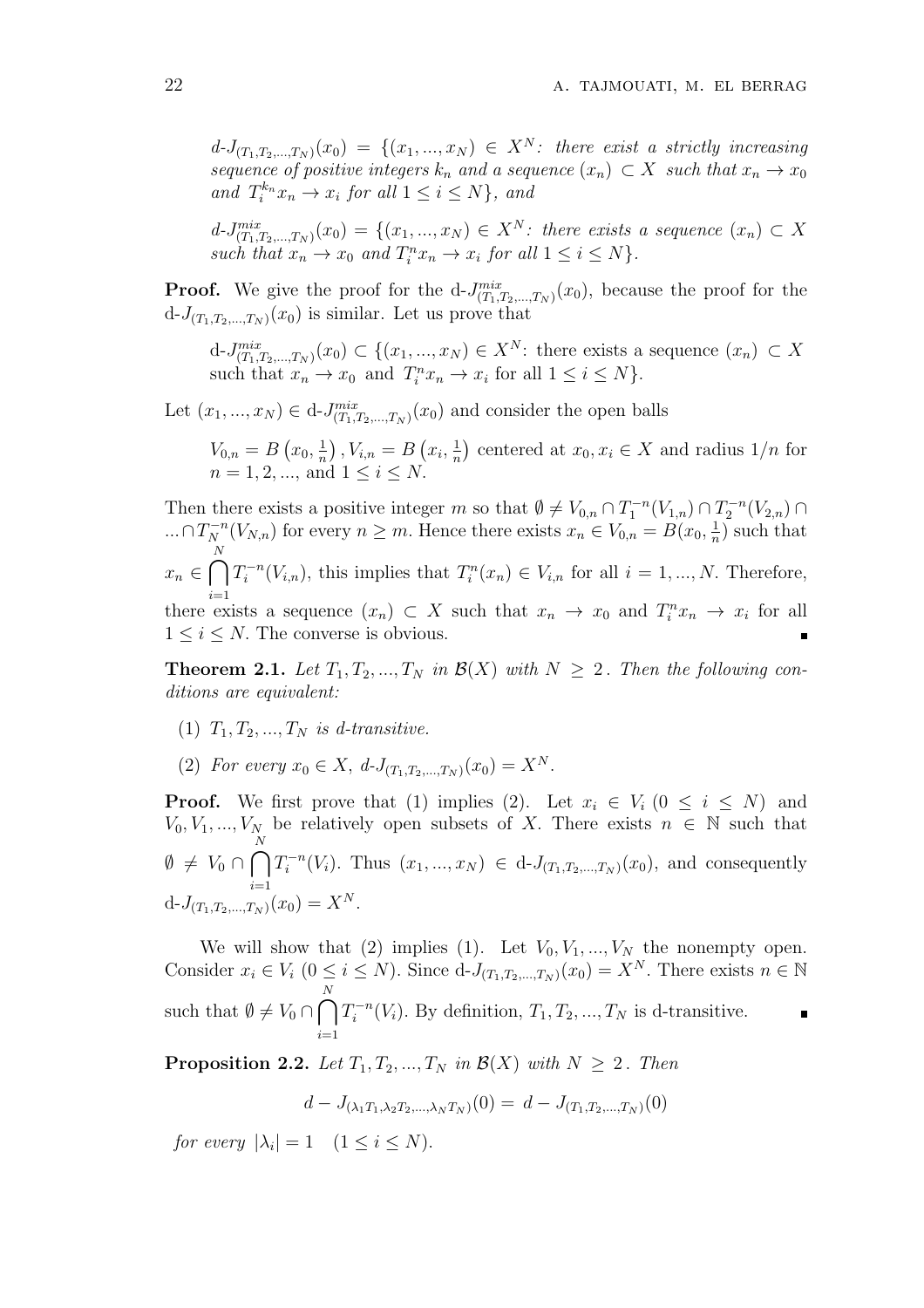**Proof.** Let  $(x_1, ..., x_N) \in d$ -*J*( $\lambda_1 T_1, \lambda_2 T_2, ..., \lambda_N T_N$ )(0)*.* Then there exist a strictly increasing sequence of positive integers  $k_n$  and a sequence  $(x_n) \subset X$  such that  $x_n \to 0$  and  $\lambda_i^{k_n} T_i^{k_n} x_n \to x_i$  for all  $1 \leq i \leq N$ . Since  $|\lambda_i| = 1$  then  $\lambda_i^{k_n} x_n \to 0$ and since  $T_i^{k_n}(\lambda_i^{k_n} x_n) \to x_i$  it follows that  $(x_1, ..., x_N) \in d-J_{(T_1, T_2, ..., T_N)}(0)$ .

Let  $(x_1, ..., x_N) \in d$ -*J*( $T_1, T_2, ..., T_N$ )(0). Then there exist a strictly increasing sequence of positive integers  $k_n$  and a sequence  $(x_n) \subset X$  such that  $x_n \to 0$  and  $T_i^{k_n}x_n \to x_i$  for all  $1 \leq i \leq N$ . Since  $|\lambda_i| = 1$   $(1 \leq i \leq N)$ , without loss of generality we can assume that  $\lambda_i^{k_n} \to \mu_i$  for some  $|\mu_i| = 1$ . Hence  $\lambda_i^{k_n} T_i^{k_n}(\frac{x_n}{\mu_i})$  $\frac{x_n}{\mu_i}$ )  $\rightarrow$   $x_i$ for all  $1 \leq i \leq N$  and since  $\frac{x_n}{\mu_i} \to 0$  then  $(x_1, ..., x_N) \in d-J_{(\lambda_1 T_1, \lambda_2 T_2, ..., \lambda_N T_N)}(0)$ .

**Proposition 2.3.** Let  $T_1, T_2, ..., T_N$  in  $\mathcal{B}(X)$  with  $N \geq 2$  and  $x_{0,n}, x_{1,n}, ..., x_{N,n}$ *be the sequences in X such that*  $x_{0,n} \to x_0$  *and*  $x_{i,n} \to x_i$  *for some*  $x_0, x_i \in X$  $(1 \leq i \leq N)$ .

(1) If 
$$
(x_{1,n},...,x_{N,n}) \in d \cdot J_{(T_1,T_2,...,T_N)}(x_{0,n})
$$
 for every  $n = 1, 2, ...,$   
then  $(x_1,...,x_N) \in d \cdot J_{(T_1,T_2,...,T_N)}(x_0)$ .

(2) If  $(x_{1,n},...,x_{N,n}) \in d$ -*J* $\lim_{(T_1,T_2,...,T_N)}^{mix}(x_{0,n})$  for every  $n = 1,2,...,$ *then*  $(x_1, ..., x_N) \in d$ -*J*<sup>*mix</sup>*</sup> $(T_1, T_2, ..., T_N)(x_0)$ *.* 

**Proof.** (1) For  $n = 1$  there exists a positive integer  $k_1$  such that

$$
||x_{0,k_1} - x_0|| < \frac{1}{2}
$$
 and  $||x_{i,k_1} - x_i|| < \frac{1}{2} (1 \le i \le N).$ 

Since  $(x_{1,k_1},...,x_{N,k_1}) \in d \cdot J_{(T_1,T_2,...,T_N)}(x_{0,k_1})$  we may find a positive integer  $l_1$  and  $z_1 \in X$  such that

$$
||z_1 - x_{0,k_1}|| < \frac{1}{2}
$$
 and  $||T_i^{l_1}z_1 - x_{i,k_1}|| < \frac{1}{2} (1 \le i \le N).$ 

Therefore,

$$
||z_1 - x_0|| < 1
$$
 and  $||T_i^{l_1}z_1 - x_i|| < 1$   $(1 \le i \le N)$ .

Proceeding inductively we find a strictly increasing sequence of positive integers  $l_n$  and a sequence  $z_n$  in X such that

$$
||z_n - x_0|| < \frac{1}{n}
$$
 and  $||T_i^{l_n}z_n - x_i|| < \frac{1}{n}$   $(1 \le i \le N)$ .

This completes the proof of assertion (1).

(2) For  $n = 1$  there exists a positive integer  $k_1$  such that

$$
||x_{0,k_1} - x_0|| < \frac{1}{2}
$$
 and  $||x_{i,k_1} - x_i|| < \frac{1}{2} (1 \le i \le N).$ 

Since  $(x_{1,k_1},...,x_{N,k_1}) \in d$ -*J*<sup>*mix*</sup></sup> $(T_1,T_2,...,T_N)(x_{0,k_1})$  we may find a positive integer  $l_1$  and  $z_n \in X$  such that

$$
||z_n - x_{0,k_1}|| < \frac{1}{2}
$$
 and  $||T_i^n z_n - x_{i,k_1}|| < \frac{1}{2} (1 \le i \le N).$ 

For every  $n \geq l_1$ . Therefore,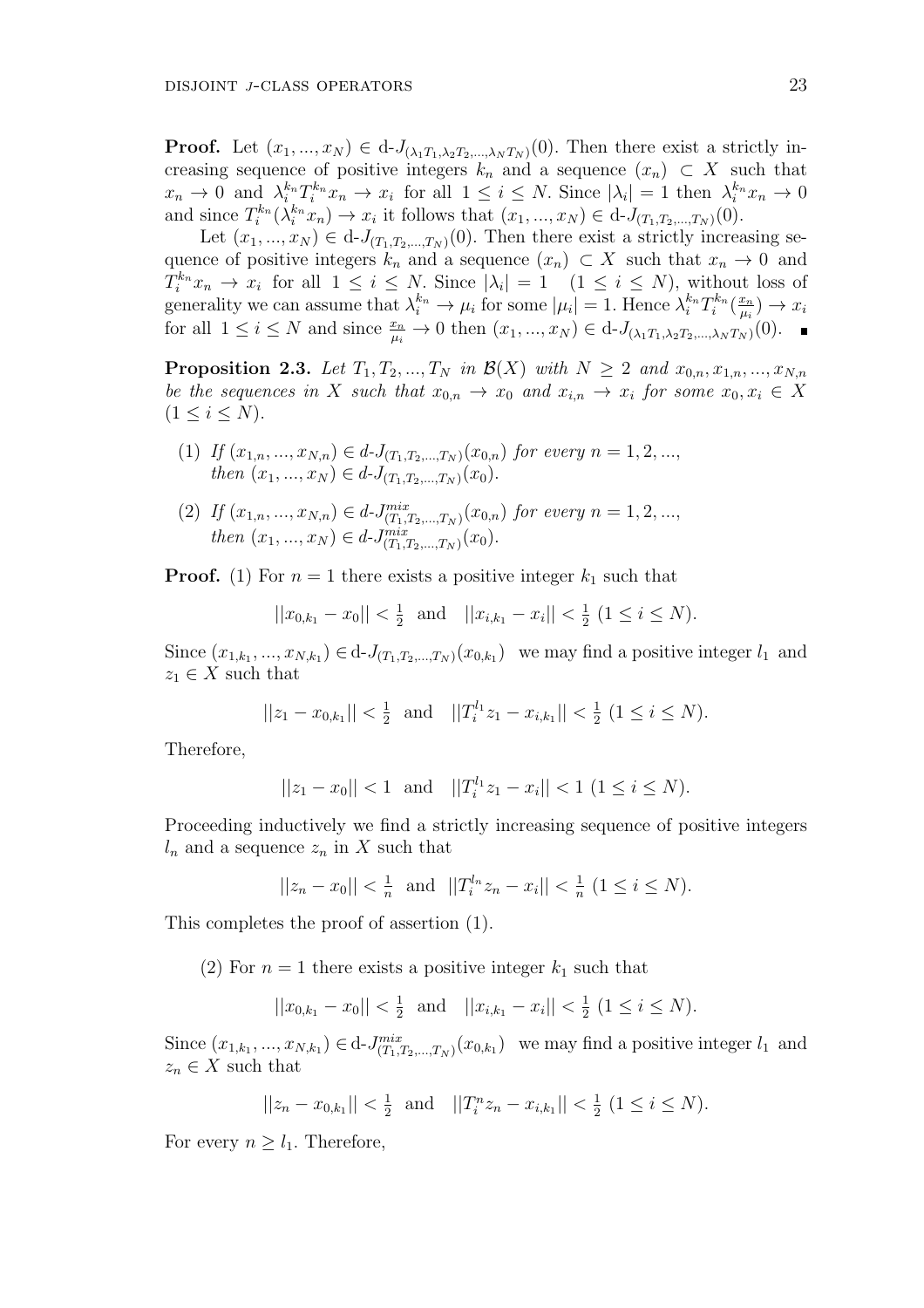$$
||z_n - x_0|| < 1
$$
 and  $||T_i^n z_n - x_i|| < 1$   $(1 \le i \le N)$ .

For every  $n \geq l_1$ . Proceeding inductively we find a strictly increasing sequence of positive integers  $l_2 > l_1$  and a sequence  $w_n \subset X$  such that

$$
||w_n - x_0|| < \frac{1}{2}
$$
 and  $||T_i^n w_n - x_i|| < \frac{1}{2} (1 \le i \le N).$ 

For every  $n \geq l_2$ . Set  $v_n = z_n$  for every  $l_1 \leq n \leq l_2$ , hence

$$
||v_n - x_0|| < 1
$$
 and  $||T_i^n v_n - x_i|| < 1$   $(1 \le i \le N)$ .

Proceeding inductively we find a strictly increasing sequence of positive integers *n<sub>k</sub>* and a sequence  $v_n \subset X$  such that if  $n \geq k$  then

$$
||v_n - x_0|| < \frac{1}{k}
$$
 and  $||T_i^n v_n - x_i|| < \frac{1}{k} (1 \le i \le N).$ 

Take any  $\varepsilon > 0$ . There exists a positive integer  $k_0$  such that  $\frac{1}{k_0} < \varepsilon$ . Hence for every  $n \geq n_{k_0}$  we get

$$
||v_n - x_0|| < \frac{1}{k_0} < \varepsilon
$$
 and  $||T_i^n v_n - x_i|| < \frac{1}{k_0} < \varepsilon$   $(1 \le i \le N)$ .

This completes the proof of assertion (2).

If  $T_1, T_2, ..., T_N$  in  $\mathcal{B}(X)$  with  $N \geq 2$ , we denote

 $d-L(x_0) := \{(x_1, ..., x_N) \in X^N: \text{ there exists a strictly increasing sequence of } X$ positive integers  $k_n$  such that  $T_i^{k_n} x_0 \to x_i$  for all  $1 \leq i \leq N$ .

**Proposition 2.4.** *Let*  $T_1, T_2, ..., T_N$  *in*  $\mathcal{B}(X)$  *with*  $N \geq 2$ *. If*  $T_i$  *is power bounded for all*  $1 \leq i \leq N$  *then*  $d$ *-J*<sub>(*T*<sub>1</sub>,*T*<sub>2</sub>*,...,T*<sub>N</sub></sub>)(*x*<sub>0</sub>) = *d*-*L*(*x*<sub>0</sub>) *for every x*<sub>0</sub>  $\in$  *X*.

**Proof.** Since  $T_i$  is power bounded for all  $1 \leq i \leq N$  there exists a positive number *M* such that  $||T_i^n|| \leq M$  for every positive integer *n* and  $1 \leq i \leq N$ . Let *x*<sup>0</sup> ∈ *X*. If d-*J*<sub>(*T*1</sub>*,T*<sub>2</sub>*,...,T*<sub>*N*</sub>)</sub>(*x*<sup>0</sup>) =  $\emptyset$  there is nothing to prove. Therefore assume that  $d$ -*J*<sub>(*T*1</sub>,*T*<sub>2</sub>,...,*T*<sub>*N*</sub>)(*x*<sub>0</sub>)  $\neq \emptyset$ . Since the inclusion  $d$ -*L*(*x*<sub>0</sub>)  $\subset d$ -*J*<sub>(*T*1</sub>,*T*<sub>2</sub>,...,*T*<sub>*N*</sub>)(*x*<sub>0</sub>) is always true, it suffices to show that  $d-J_{(T_1,T_2,\ldots,T_N)}(x_0) \subset d-L(x_0)$ . Take  $(x_1,\ldots,x_N) \in d$ - $J_{(T_1, T_2, \ldots, T_N)}(x_0)$ . There exist a strictly increasing sequence of positive integers  $k_n$ and a sequence  $(x_n) \subset X$  such that  $x_n \to x_0$  and  $T_i^{k_n} x_n \to x_i$  for all  $1 \leq i \leq N$ . Then we have

$$
||T_i^{k_n}x_0 - x_i|| \le ||T_i^{k_n}x_0 - T_i^{k_n}x_n|| + ||T_i^{k_n}x_n - x_i||
$$
  
\n
$$
\le ||T_i^{k_n}x_0 - T_i^{k_n}x_n|| + ||T_i^{k_n}x_n - x_i||
$$

and, letting *n* goes to infinity to the above inequality, we get that  $(x_1, ..., x_N) \in$  $d-L(x_0)$ .  $\blacksquare$ 

From now on, let  $T_{1,n}, T_{2,n}, ..., T_{2,N}$ , with  $N \geq 2$ , be continuous linear sequences of operators acting on an infinite dimensional separable Banach space *X.* We extend some results from a single operator to a tuple of sequences of operators. For simplicity we state and prove our results for a pair that is a tuple with  $N = 2$ ,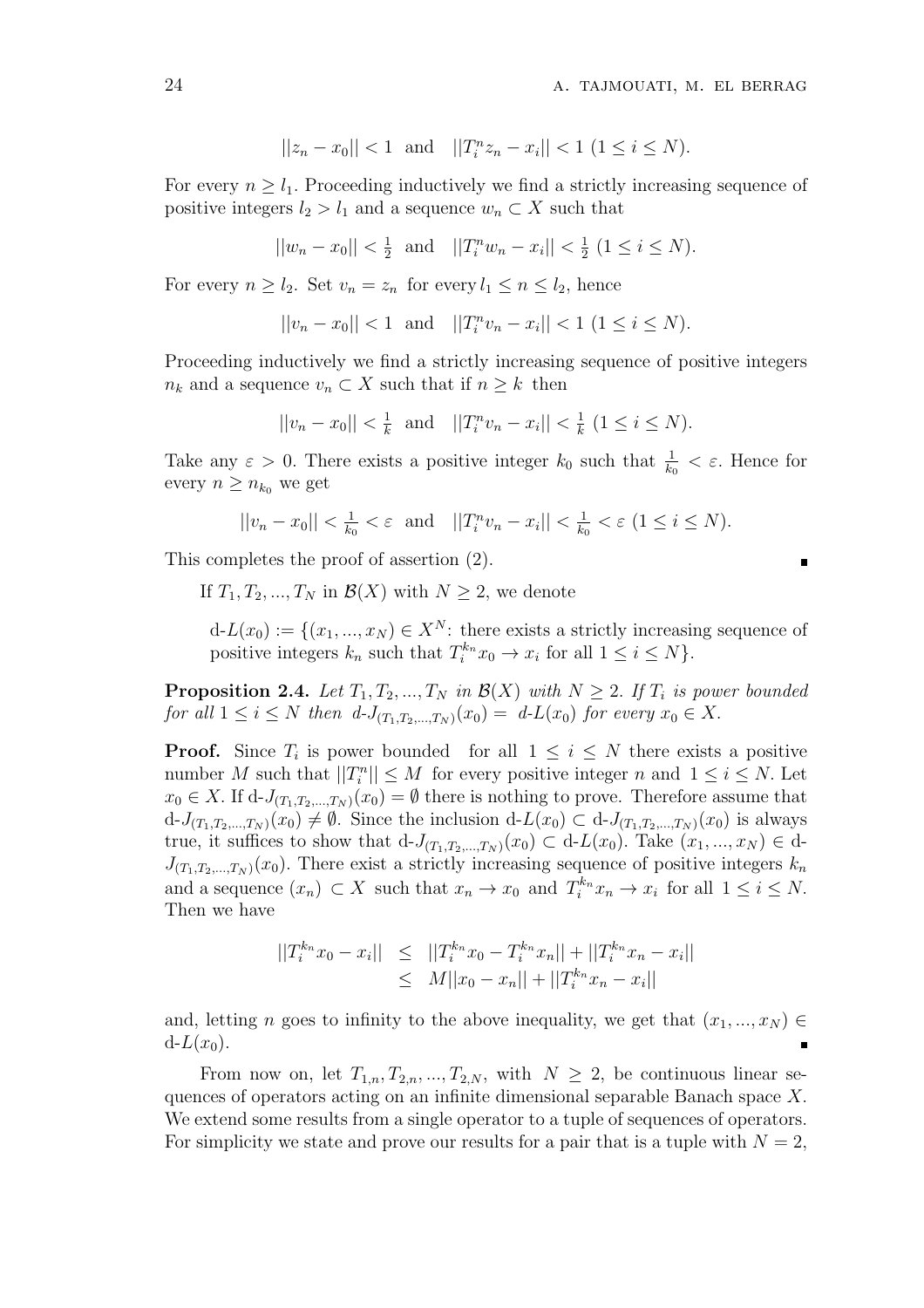and the general case follows by a similar method. Let  $x \in X$ , the orbit of *x* under the pair  $\mathcal{T}_n = \{(T_{1,n}, T_{2,n})\}_{n \in \mathbb{Z}_+}$  is the set

$$
Orb(\mathcal{T}_n, x) = \{T_{1,n}T_{2,n}x : n \in \mathbb{Z}_+\}.
$$

In the proof of the following lemma, we use a method of the proof of [15, Theorem 1.2 to extend results for tuples. We will use  $HC(\mathcal{T}_n)$  for the collection of hypercyclic vectors for the pair of sequence  $\mathcal{T}_n$ 

**Lemma 2.1.** *Let X be a separable infinite dimensional Banach space and*  ${(T_{1,n}, T_{2,n})}_{n \in \mathbb{Z}_+}$  be the pair of the sequence operators  $T_{1,n}$  and  $T_{2,n}$ . Then,  ${(T_{1,n}, T_{2,n})}_{n \in \mathbb{Z}_+}$  *is topologically transitive if and only if*  $HC(\mathcal{T}_n)$  *is dense in X.* 

**Proof.** Fix an enumeration  ${B_n, n \in \mathbb{Z}_+}$  of the open balls in X with rational radii, and centers in a countable dense subset of *X*. By the continuity of the sequences  $T_{1,n}$  and  $T_{2,n}$  the sets

$$
G_k = \bigcup \{ T_{1,n}^{-1} T_{2,n}^{-1}(B_k) : n \in \mathbb{Z}_+ \}
$$

are open. Clearly,  $HC(\mathcal{T}_n)$  is equal to

$$
\cap \{G_k : k \in \mathbb{Z}_+\}.
$$

Now, let  $\mathcal{T}_n$  be topologically transitive and let *U* by an arbitrary nonempty open set in *X*. Then for all  $k \in \mathbb{Z}_+$ , there exist  $n(k)$  in  $\mathbb{Z}_+$  such that

$$
T_{1,n(k)}T_{2,n(k)}(U)\cap B_k\neq\emptyset
$$

which implies that  $U \cap G_k \neq \emptyset$  for all k. Thus each  $G_k$  is dense in X and so by the Bair Category Theorem  $HC(\mathcal{T}_n)$  is also dense in X.

Conversely, if  $HC(\mathcal{T}_n)$  is dense in X, then each set  $G_k$ . This implies that  $\mathcal{T}_n$ is topologically transitive.

**Theorem 2.2.** (The Hypercyclicity Criterion for a Tuple of sequence) *Suppose that X is a separable infinite dimensional Banach space and*  $\{(T_{1,n}, T_{2,n})\}_{n \in \mathbb{Z}_+}$  *is a pair of continuous linear sequence of operators on X. If there exist two dense subsets*  $X_0$  *and*  $Y_0$  *in*  $X$ *, and a strictly increasing sequence of positive integers*  ${n_j}$  *and mappings*  $S_j: Y_0 \longrightarrow X$  *such that* 

- (1) *For each*  $x \in X_0, T_{1,n_i}T_{2,n_i}x \to 0$  *as*  $j \to \infty$ *.*
- (2) *For each*  $y \in Y_0$ ,  $S_i y \to 0$  *as*  $j \to \infty$ *.*
- (3) *For each*  $y \in Y_0$ ,  $T_{1,n_i}T_{2,n_i}S_jy \rightarrow y$  *as*  $j \rightarrow \infty$ .

*Then,*  $\mathcal{T}_n = \{(T_{1,n}, T_{2,n})\}_{n \in \mathbb{Z}_+}$  *is a hypercyclic tuple.* 

**Proof.** Let *U* and *V* are two nonempty open sets in *X*, then chose  $x \in X_0 \cap U$ and  $y \in V \cap Y_0$  and let  $z_j = x + S_j y$ . Then, as  $j \to \infty$ ,  $z_j \to x$  and  $T_{1,n_j} T_{2,n_j} z_j =$  $T_{1,n_j}T_{2,n_j}x+T_{1,n_j}T_{2,n_j}S_jy \to y.$  Thus, for large j, we have  $z_j \in U$  and  $T_{1,n_j}T_{2,n_j}z_j \in V.$ By Lemma 2.1,  $HC(\mathcal{T}_n)$  is dense in X and this implies, clearly, that the pair  ${(T_{1,n}, T_{2,n})}_{{n \in \mathbb{Z}_+}}$  is a hypercyclic pair.  $\blacksquare$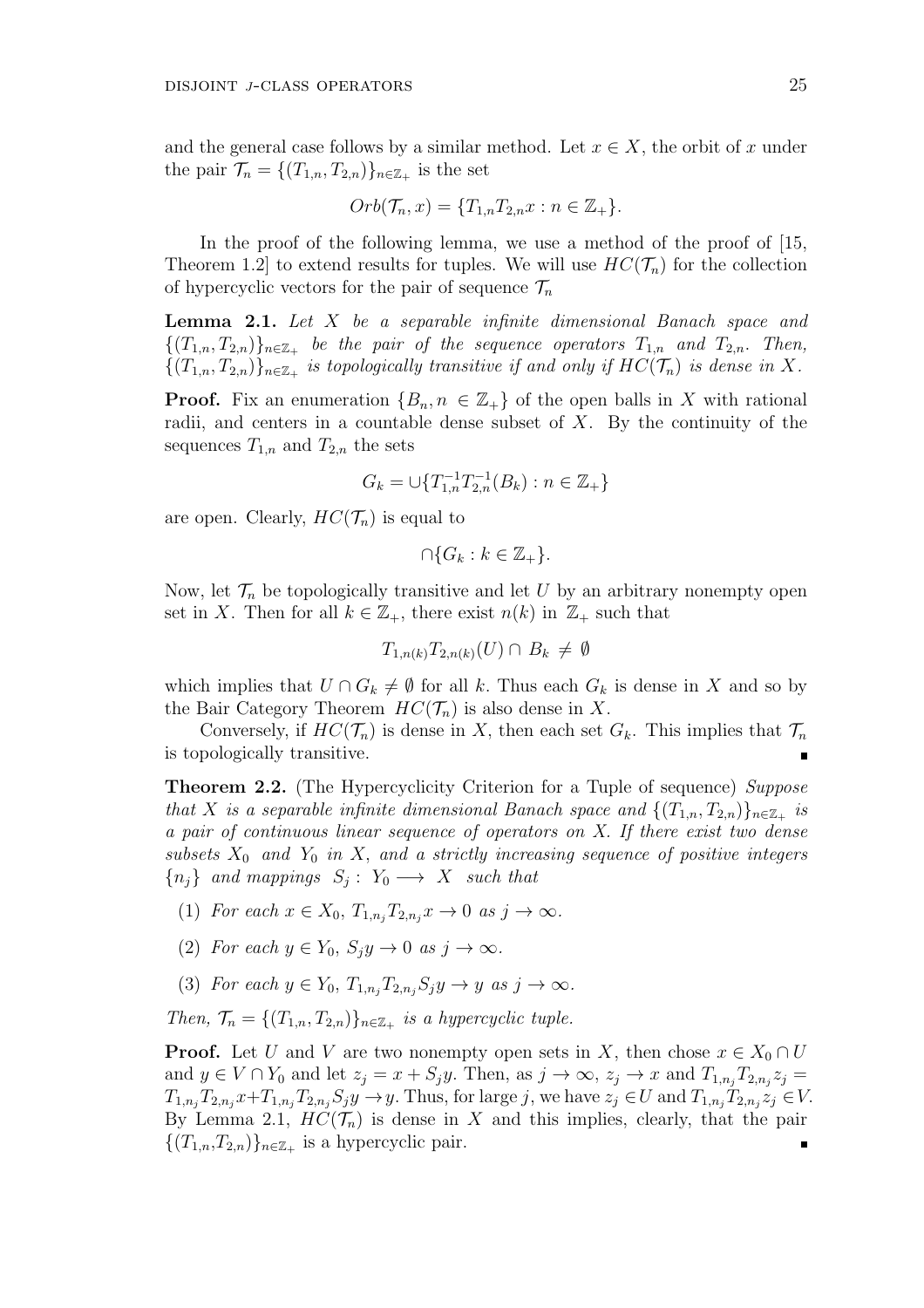**Proposition 2.5.** *Let*  $\mathcal{T}_n = \{(T_{1,n}, T_{2,n})\}_{n \in \mathbb{Z}_+}$  *satisfy the Hypercyclicity Criterion with respect to a sequence*  $\{n_j\}$ *. Then the pair*  $(T_{1,n_j}, T_{2,n_j})_{n \in \mathbb{Z}_+}$  are topologically *mixing.* In particular  $\{(T_{1,n}, T_{2,n})\}_{n \in \mathbb{Z}_+}$  are hypercyclic.

**Proof.** We show that  $\{(T_{1,n_j}, T_{2,n_j})\}_{n \in \mathbb{Z}_+}$  are topologically mixing. Let  $X_0$  and *Y*<sup>0</sup> be dense sets in *X,* that are given in the hypercyclicity criterion of Definition 1.4. Let *U* and *V* are two nonempty open sets in *X*, then choose  $x \in X_0 \cap U$  and  $y \in V \cap Y_0$  and  $\varepsilon > 0$  such that  $B(x,\varepsilon) \subset U$  and  $B(y,\varepsilon) \subset V$ . By Definition 1.4, there exist  $j_0 \in \mathbb{N}$  so that, for all  $j \geq j_0$ ,  $||T_{1,n_j}T_{2,n_j}x|| \leq \varepsilon, ||S_j(y)|| \leq \varepsilon$ , and  $||T_{1,n},T_{2,n},S_i(y)-y||\leq \varepsilon$ . Then, for each  $j\geq j_0$ , we have  $z_j=x+S_jy\in B(x,\varepsilon)\subset U$ and  $T_{1,n_j}T_{2,n_j}z_j \in B(y,\varepsilon) \subset V$ . That is,  $T_{1,n_j}T_{2,n_j}(U) \cap V \neq \emptyset$ ,  $\forall j \geq j_0$ . Hence,  ${(T_{1,n_j}, T_{2,n_j})}_{n \in \mathbb{Z}_+}$  is topologically mixing.

If  ${(T_{1,n}, T_{2,n})}_{{n \in \mathbb{Z}_+}}$  is a sequence of 2-tuples of continuous self-maps on a *X*, we denote

$$
\mathbb{J} := \{(x, y) \in X \times X; \ \exists (u_n)_{n \in \mathbb{N}} \subset X : u_n \to x \text{ and } T_{1,n} T_{2,n} u_n \to y\}.
$$

**Proposition 2.6.** *Let*  $\mathcal{T}_n = \{(T_{1,n}, T_{2,n})\}_{n \in \mathbb{Z}_+}$  is a sequence of 2–*tuples of continuous self-maps on a X, such that*  $\mathbb{J}$  *is dense in*  $X \times X$ . *Then*  $\{(T_{1,n}, T_{2,n})\}_{n \in \mathbb{Z}_+}$ *are topologically mixing.*

**Proof.** Let *U* and *V* are two nonempty open sets in *X*. Since  $\mathbb{J}$  is dense in  $X \times X$ , we can find  $x \in U$  and  $y \in V$  such that  $(x, y) \in \mathbb{J}$ . By definition of  $\mathbb{J}$ , there is a sequence  $(u_n)_{n\in\mathbb{N}} \subset X$  such that  $u_n \to x$  and  $T_{1,n}T_{2,n}u_n \to y$ . Then, there exists  $k_0 \in \mathbb{N}$  such that  $u_n \in U$  and  $T_{1,n}T_{2,n}u_n \in V$ ,  $\forall k \geq k_0$ . Hence  $T_{1,n}T_{2,n}(U) \cap V \neq \emptyset$ , *∀k* ≥ *k*<sub>0</sub>. That is,  $\mathcal{T}_n = \{(T_{1,n}, T_{2,n})\}_{n \in \mathbb{Z}_+}$  are topologically mixing.  $\blacksquare$ 

We finish this paper by the following questions:

Question 1. Let  $T_1, T_2, ..., T_N$  ( $n \geq 2$ ) be d-hypercyclic and invertible. Must for every  $x \in X$ , d- $J_{(T_1, T_2, ..., T_N)}(x) = X^N$ ?

**Question 2.** For a infinite-dimensional separable complex Banach space *X*, let  $T_1, T_2, ..., T_N$  in  $\mathcal{B}(X)$  with  $N \geq 2$ . Suppose there exists a vector  $x \in X$  such that  $d-J_{(T_1,T_2,...,T_N)}(x)$ <sup>°</sup>  $\neq \emptyset$ . It is true that  $d-J_{(T_1,T_2,...,T_N)}(x) = X^N$ ?

**Question 3.** For a infinite-dimensional separable complex Banach space *X*, let  $T_1, T_2, ..., T_N$  in  $\mathcal{B}(X)$  with  $N \geq 2$ . Suppose that  $d$ -*J*( $T_1, T_2, ..., T_N$ ) $(x)$ <sup>°</sup>  $\neq \emptyset$  for every  $x \in X$ . Does it follow that  $T_1, T_2, ..., T_N$  is *d*-topologically transitive?

**Question 4.** Is there a relation between *d*-hypercyclicity see [10, Definition 1.1] and  $d$ - $J_{(T_1, T_2, ..., T_N)}$ -sets?

**Acknowledgement.** The authors thank the referees for his suggestions and comments thorough reading of the manuscript.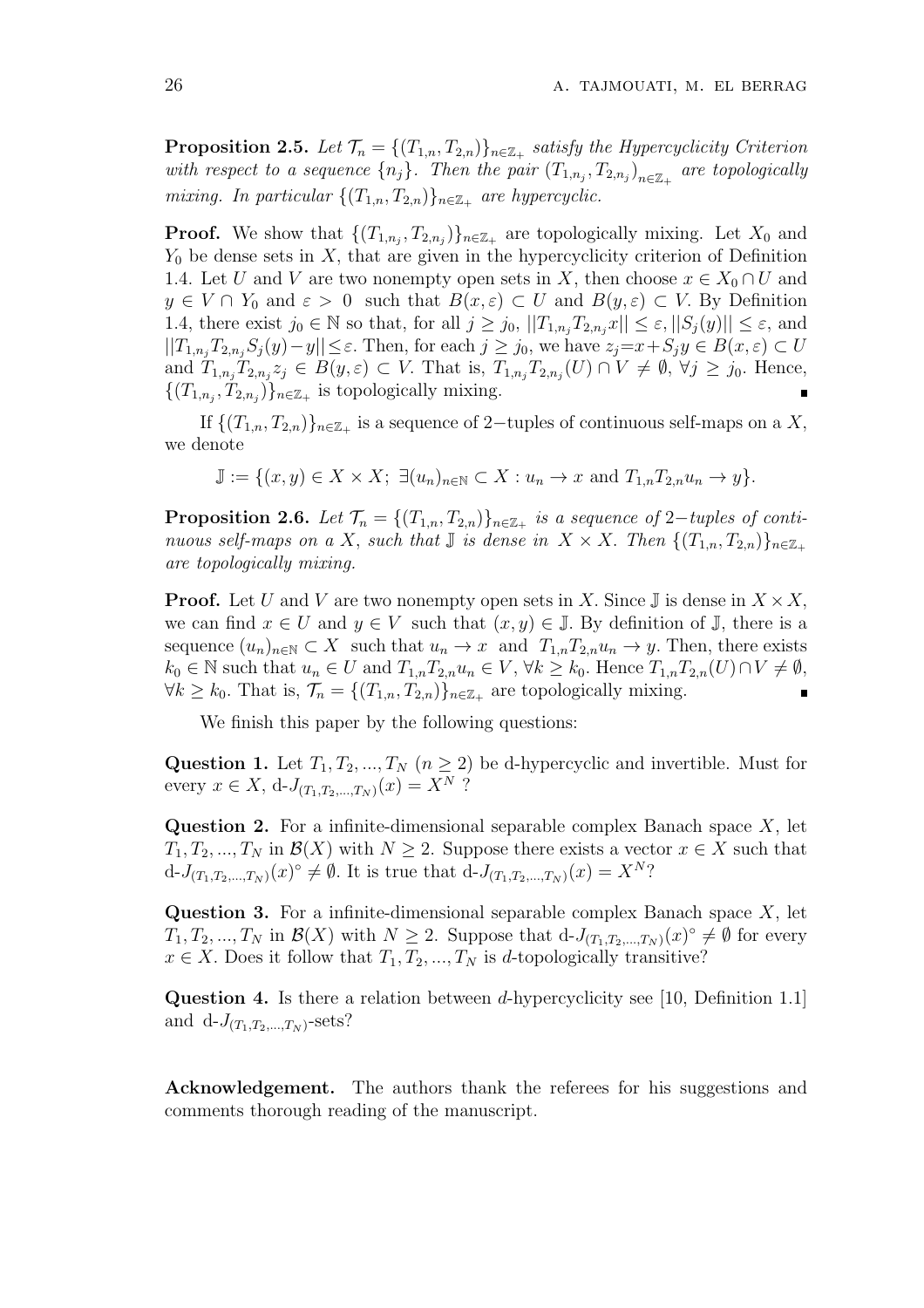### **References**

- [1] Ansari, S.I., *Existance of hypercyclic operatos on topological vector space,* J.F. Anal., 148 (1997), 384-390.
- [2] Azimi, M.R., Muller, V., *A note on J-sets of linear operators,* Rev. R. Acad. Cienc. Exactas Fs. Nat. Ser. A Math. RACSAM, 105 (2) (2011), 449- 453.
- [3] Bayart, F., Matheron, E., *Dynamics of linear operators,* Cambridge University Press, 2009.
- [4] Bernal-Gonzalez, L., Grosse-Erdmann, K.-G., *The hypercyclicity criterion for sequences of operators,* Studia Math., 157 (1) (2003), 17-32.
- [5] Bernal-Gonzlez, L., *Disjoint hypercyclic operators,* Studia Math., 182 (2) (2007), 113-130.
- [6] BÈS, J., MARTIN, O., *Compositional disjoint hypercyclicity equals disjoint supercyclicity,* Houston J. Math., 38 (4) (2012), 1149-1163.
- [7] Bès, J., MARTIN, O., PERIS, A., *Disjoint hypercyclic linear fractional composition operators,* J. Math. Anal. Appl., 381 (2011), 843-856.
- [8] Bès, J., MARTIN, Ö., PERIS, A., SHKARIN, S., *Disjoint mixing operators,* J. Funct. Anal., 263 (2012), 1283-1322.
- [9] BÈS, J., MARTIN, O., SANDERS, R., *Weighted shifts and disjoint hypercyclicity,* J. Operator Theory, 72 (1) (2014), 15-40.
- [10] Bès, J., PERIS, A., *Disjointness in hypercyclicity*, J. Math. Anal. Appl., 336 (2007), 297-315.
- [11] BHATIA, N.P., Szegö, G.P., *Stability theory of dynamical systems*, Die Grundlehren der Mathematischen Wissenschaften, Band 161 Springer-Verlag, New York, Berlin, 1970.
- [12] Costakis, G., Manoussos, A., *J-class weighted shifts on the space of bounded sequences of complex numbers,* Integral Equations Operator Theory, 62 (2) (2008), 149-158.
- [13] Costakis, G., Manoussos, A., *J-class operators and hypercyclicity,* J. Operator Theory, 67 (1) (2012), 101-119.
- [14] Feldman, N.S., *Hypercyclic tuples of operators and somewhere dense orbits,* J. Math. Anal. Appl., 346 (2008), 82-98.
- [15] Godefroy, G., Shapiro, J.H., *Operators with dense, invariant cyclic vector manifolds,* Journal of Functional Analysis, 98 (1991), 229-269.